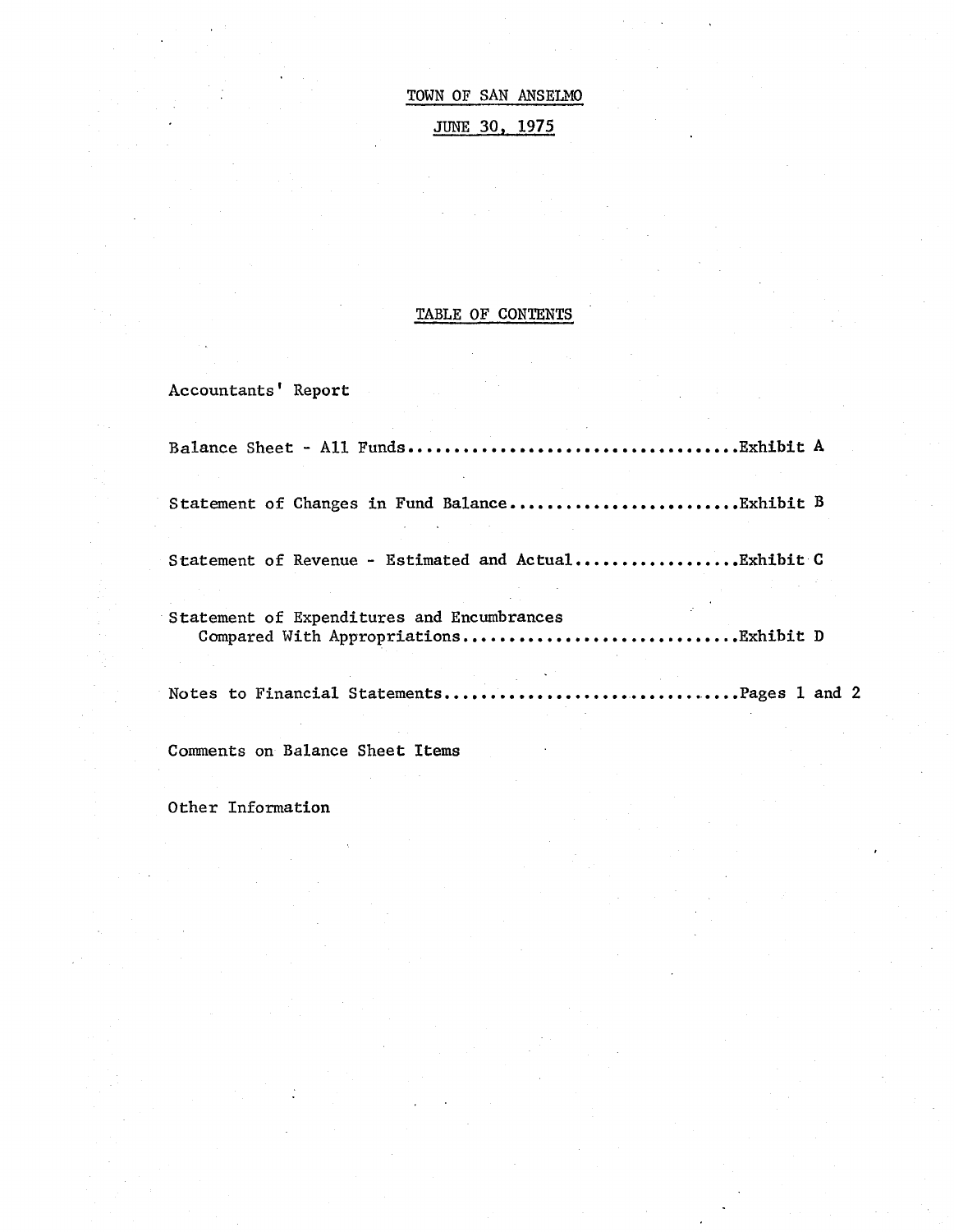LINDQUIST, VON HUSEN AND JOYCE

JOHN F. JOYCE **ARTHUR F. ROBIN**  ERIC L. HEDEN FRED E. LUNDBERG E. EUGENE DENKO

CERTIFIED PUBLIC ACCOUNTANTS 120 MONTGOMERY STREET SAN FRANCISCO, CALIFORNIA 94104 415-433-0200

The Honorable Board of Councilmen of the Town of San Anselmo

We have examined the balance sheets of the several funds of the Town of San Anselmo as of June 30, 1975 and the related statements of revenues, of expenditures and of changes in fund balances for the year then ended. Our examination was made in accordance with generally accepted auditing standards and accordingly included such tests of the accounting records and such other auditing procedures as we considered necessary in the circumstances. We have previously examined and reported on the statements for the prior year.

The Town's general fixed assets have been recorded as explained in Note 1. In our opinion, the recording of general fixed assets at other than historical cost is not in conformity with generally accepted accounting principles.

As further explained in Note 1, the Town changed its accounting policy during the current fiscal year by accruing at June 30, 1975 the last installment of federal revenue sharing entitlement applicable to that year, even though the funds were not received until July 1975.

In our opinion, except for possible variations in values assigned to the fixed assets, the accompanying statements present fairly the financial position of the several funds of the Town of San Anselmo at June 30, 1975 and the transactions therein for the year then ended, in conformity with generally accepted accounting principles applicable to governmental entities which, except for the change, with which we concur, in the method of accruing federal revenue sharing entitlements as described in the preceding paragraph, have been applied on a basis consistent with that of the preceding year.

indjuint now Hum !

September 5. 1975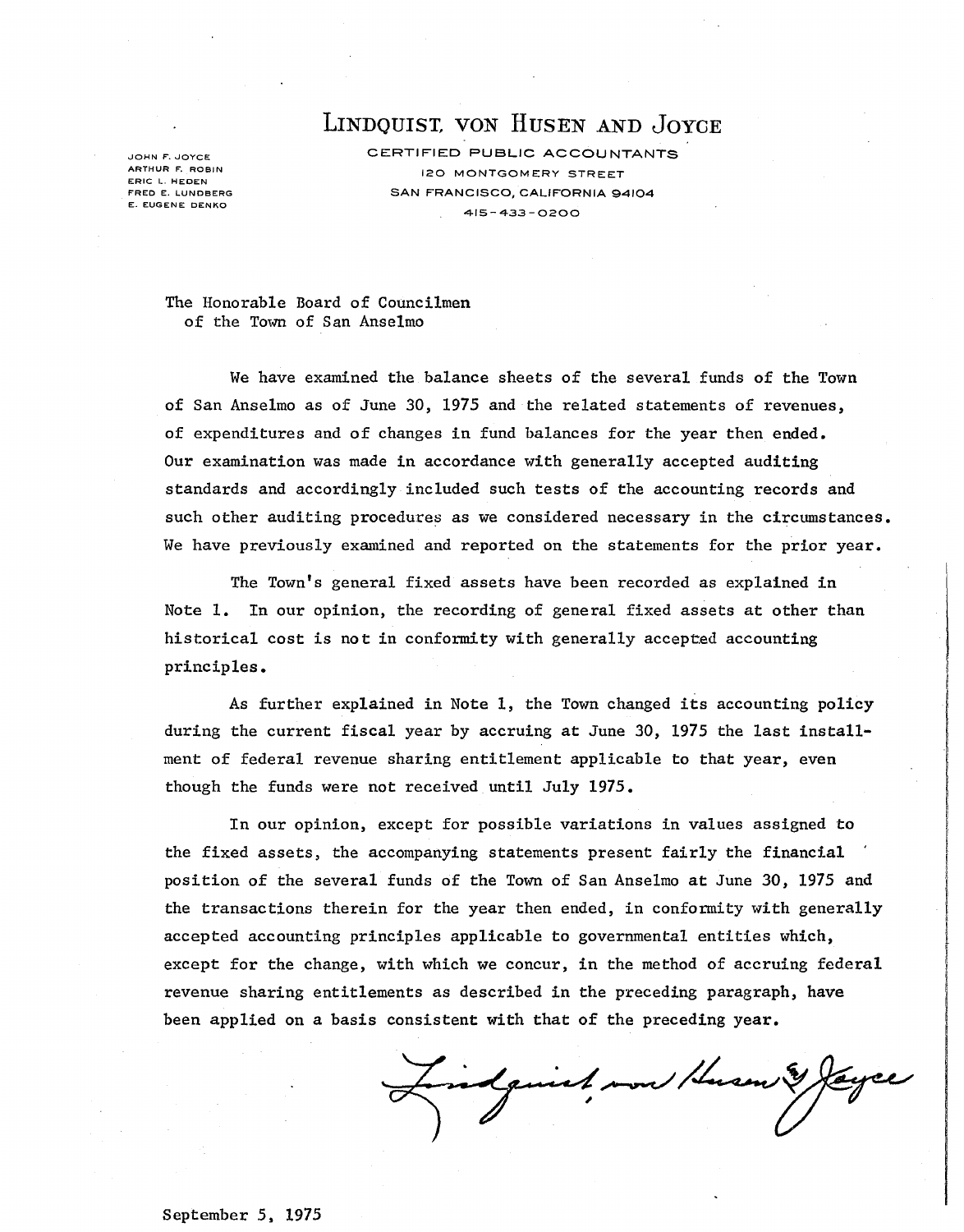|                           |  | TOWN OF SAN ANSELMO  |  |
|---------------------------|--|----------------------|--|
| BALANCE SHEET - ALL FUNDS |  |                      |  |
|                           |  | <u>JUNE 30, 1975</u> |  |

|                                      | Total            | General<br>Fund          | Library<br>Fund | Retirement<br>and Social<br>Security<br>Fund | Gas Tax<br>Fund | Federal<br>Revenue<br>Sharing<br>Fund  | General<br>Fixed<br>Assets                                                         |
|--------------------------------------|------------------|--------------------------|-----------------|----------------------------------------------|-----------------|----------------------------------------|------------------------------------------------------------------------------------|
| ASSETS:                              |                  |                          |                 |                                              |                 |                                        |                                                                                    |
| Cash                                 | 741,920,78<br>S. | \$460,389.53 \$19,848.31 |                 |                                              |                 | $$85,982.61$ $$77,761.62$ $$97,938.71$ |                                                                                    |
| Accrued federal revenue<br>sharing   | 19,794.00        |                          |                 |                                              |                 | 19,794.00                              |                                                                                    |
| Accounts receivable                  | 150,549.41       | 150,549.41               |                 |                                              |                 |                                        |                                                                                    |
| General fixed assets                 | 1,500,010.62     |                          |                 |                                              |                 |                                        | \$1,500,010.62                                                                     |
| <b>TOTAL</b>                         | \$2,412,274.81   |                          |                 |                                              |                 |                                        | $$610,938.94$ $$19,848.31$ $$85,982.61$ $$77,761.62$ $$117,732.71$ $$1,500,010.62$ |
|                                      |                  |                          |                 |                                              |                 |                                        |                                                                                    |
| RESERVES AND SURPLUS.<br>LTARTLITTES |                  |                          |                 |                                              |                 |                                        |                                                                                    |

| LIABILITIES, RESERVES AND SURPLUS: |  |  |
|------------------------------------|--|--|
|                                    |  |  |

| Accounts payable           | 9,454.34       | $9,277.34$ \$<br>S. | 177.00    |             |             |              |                                                                      |
|----------------------------|----------------|---------------------|-----------|-------------|-------------|--------------|----------------------------------------------------------------------|
| Retirement and payroll     |                |                     |           |             |             |              |                                                                      |
| taxes                      | 52,477.82      | 24,794.02           |           | \$27,683.80 |             |              |                                                                      |
| Reserve for encumbrances   | 62,297.71      | 62,038.01           | 259.70    |             |             |              |                                                                      |
| Deferred revenues -        |                |                     |           |             |             |              |                                                                      |
| recreation department      | 5,216.00       | 5,216.00            |           |             |             |              |                                                                      |
| Deposit trust funds        | 8,054.67       | 8,054.67            |           |             |             |              |                                                                      |
| Reserve for receivables    | 150,549.41     | 150,549.41          |           |             |             |              |                                                                      |
| Reserve for imprest funds  | 404.00         | 304.00              | 100.00    |             |             |              |                                                                      |
| Investment in fixed assets | 1,500,010.62   |                     |           |             |             |              | \$1,500,010.62                                                       |
| Reserve for designated     |                |                     |           |             |             |              |                                                                      |
| purpose - capital outlay   | 149,280.68     | 149,280.68          |           |             |             |              |                                                                      |
| Fund balance               | 474,529.46     | 201,424.81          | 19,311.61 | 58,298.81   | \$77,761.62 | \$117,732.71 |                                                                      |
| TOTAL                      | \$2,412,274,71 | \$610,938.94        |           |             |             |              | $$19,848.31$ $$85,982.61$ $$77,761.62$ $$117,732.71$ $$1,500,010.62$ |
|                            |                |                     |           |             |             |              |                                                                      |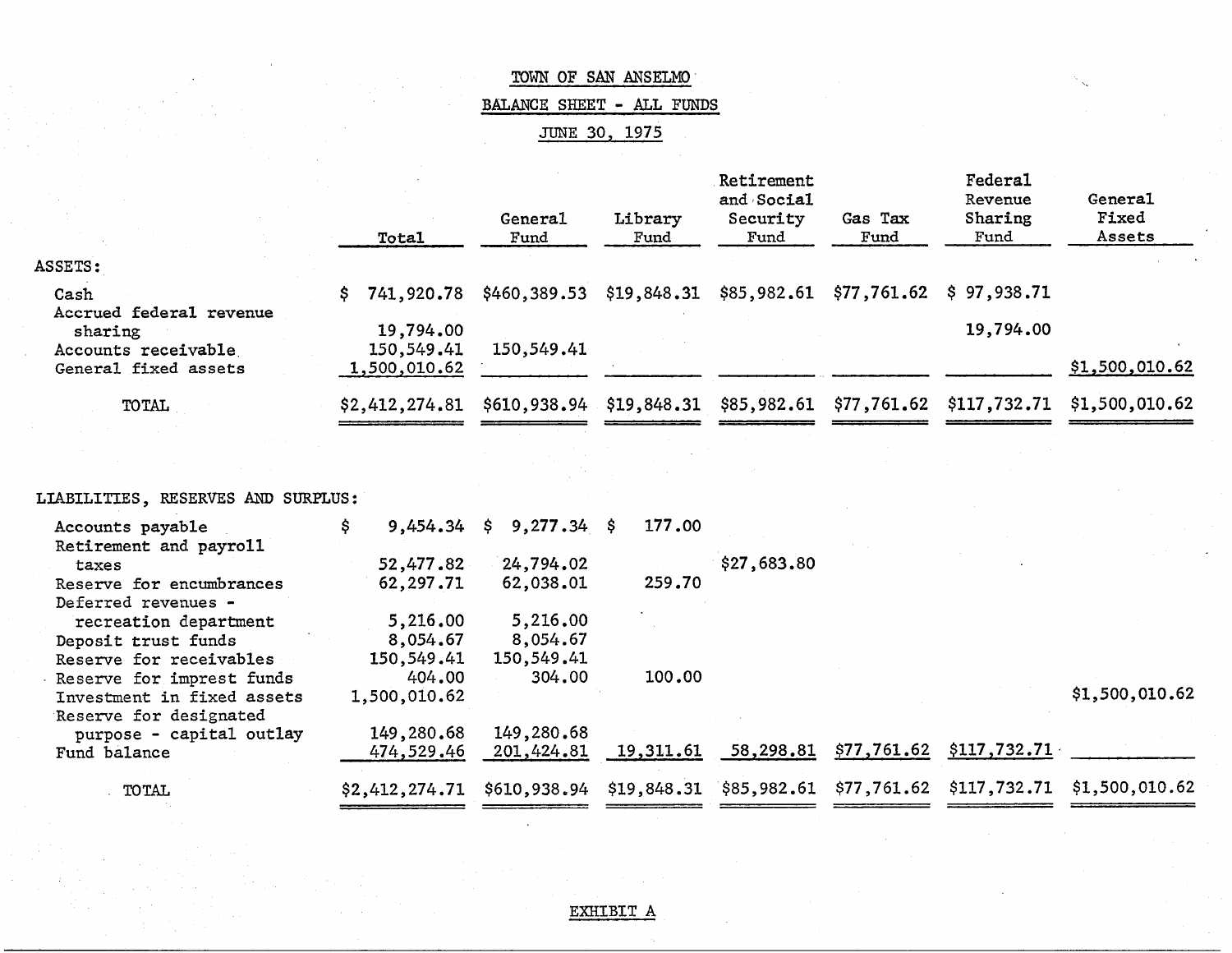### TOWN OF SAN ANSELMO STATEMENT OF CHANGES IN FUND BALANCES YEAR ENDING JUNE 30, 1975

|                                                                        | Total        | General Fund     | Library<br>Fund | Parks Fund   | Robson-<br>Harrington<br>Park Fund | Recreation<br>Fund | Retirement<br>and Social<br>Security<br>Fund | Gas Tax<br>Fund | Federal<br>Revenue<br>Sharing<br>Fund |
|------------------------------------------------------------------------|--------------|------------------|-----------------|--------------|------------------------------------|--------------------|----------------------------------------------|-----------------|---------------------------------------|
| BALANCES, JULY 1, 1974                                                 | 468,223.73   | Ŝ.<br>285,040.91 | \$13,027,55     | \$2,932.98   | \$6,235.61                         | \$14,018.39        | \$58,301.84                                  | \$37,294,58     | \$51,371.87                           |
| <b>REVENUES:</b>                                                       |              |                  |                 |              |                                    |                    |                                              |                 |                                       |
| Taxes                                                                  | 1,318,142.07 | 902,737.19       | 99,974.18       | 60,883.47    | 36,283.99                          | 40,839.83          | 177,423.41                                   |                 |                                       |
| Licenses and permits                                                   | 43,660.73    | 43,660.73        |                 |              |                                    |                    |                                              |                 |                                       |
| Fines, forfeitures and penalties                                       | 59,689.77    | 59,689.77        |                 |              |                                    |                    |                                              |                 |                                       |
| Revenue from use of money and property                                 | 57, 241.33   | 36,473.07        |                 |              |                                    |                    | 4,299.06                                     | 6,109.86        | 10,359.34                             |
| Revenue from other agencies                                            | 396,177.54   | 168,409.02       |                 |              |                                    | 3,000.00           |                                              | 124,013.52      | 100,755.00                            |
| Charges for current services                                           | 167,226.96   | 112,568.02       | 5,644.83        |              | 1,063.00                           | 35,876.77          | 12,074.34                                    |                 |                                       |
| County subvention                                                      | 1,680.00     |                  |                 |              |                                    | 1,680.00           |                                              |                 |                                       |
| Other revenue                                                          | 67,446.39    | 35,417.66        | 1,275.00        | 723.22       | 30,030.51                          |                    |                                              |                 |                                       |
| Total revenues                                                         | 2,111,264.79 | 1,358,955.46     | 106,894,01      | 61,606.69    | 67,377.50                          | 81,396.60          | 193,796.81                                   | 130, 123, 38    | 111, 114.34                           |
| Fund transfers                                                         |              | 89,656.34        |                 |              |                                    |                    |                                              | 89,656.34       |                                       |
| Adjustments - prior year                                               | 555.45       | 413.12           | 142.33          |              |                                    |                    |                                              |                 |                                       |
| Cancellation of prior year's encumbrances                              | 267,778.10   | 157,028.14       | 1,786.33        | 696.83       | 163.75                             | 1,066.90           |                                              |                 | 107,036.15                            |
| Interest transferred to Reserve for                                    |              |                  |                 |              |                                    |                    |                                              |                 |                                       |
| Designated Purposes - capital outlay                                   | (13,032.98)  | (13,032,98)      |                 |              |                                    |                    |                                              |                 |                                       |
| Release of funds - Reserve for designated<br>Purposes - capital outlay |              |                  |                 |              |                                    |                    |                                              |                 |                                       |
|                                                                        | 10,000.00    | 10,000.00        |                 |              |                                    |                    |                                              |                 |                                       |
| Total available                                                        | 2,844,789.09 | 1,888,060.99     | 121,850.22      | 65,236.50    | 73,776.86                          | 96,481.89          | 252,098,65                                   | 77,761.62       | 269,522.36                            |
| EXPENDITURES AND ENCUMBRANCES:                                         |              |                  |                 |              |                                    |                    |                                              |                 |                                       |
| General government                                                     | 174,736.54   | 129, 341, 54     |                 |              |                                    |                    |                                              |                 | 45,395.00                             |
| Public safety                                                          | 892,556.71   | 892,556.71       |                 |              |                                    |                    |                                              |                 |                                       |
| Public works                                                           | 670,078.05   | 670,078.05       |                 |              |                                    |                    |                                              |                 |                                       |
| Planning                                                               | 47,842.24    | 47,842.24        |                 |              |                                    |                    |                                              |                 |                                       |
| Library                                                                | 102,538.61   |                  | 102,538.61      |              |                                    |                    |                                              |                 |                                       |
| Parks and recreation                                                   | 288,707.54   |                  |                 | 53,586.02    | 42,450.98                          | 86,275.89          |                                              |                 | 106,394.65                            |
| Retirement and social security                                         | 193,799.84   |                  |                 |              |                                    |                    | 193,799.84                                   |                 |                                       |
| Total expenditures and                                                 |              |                  |                 |              |                                    |                    |                                              |                 |                                       |
| encumbrances                                                           | 2,370,259.53 | 1,739,818.54     | 102,538.61      | 53,586.02    | 42,450.98                          | 86,275.89          | 193,799.84                                   |                 | 151,789.65                            |
|                                                                        | 474,529.56   |                  | 19,311.61       | 11,650.48    | 31, 325.88                         | 10,206.00          | 58,298.81                                    | 77,761.62       | 117,732.71                            |
|                                                                        |              | 148, 242.45      |                 |              |                                    |                    |                                              |                 |                                       |
| Combining previously segregated funds                                  |              |                  |                 |              |                                    |                    |                                              |                 |                                       |
| into general fund                                                      |              | 53,182.36        |                 | (11, 650.48) | (31, 325.88)                       | (10, 206.00)       |                                              |                 |                                       |
| BALANCES, JUNE 30, 1975                                                | \$474,529.56 | 201,424.81<br>-S | \$19,311.61     | -0-<br>S.    | -0-                                | $-0-$              | \$58.298.81                                  | \$77.761.62     | \$117,732,71                          |
|                                                                        |              |                  |                 |              |                                    |                    |                                              |                 |                                       |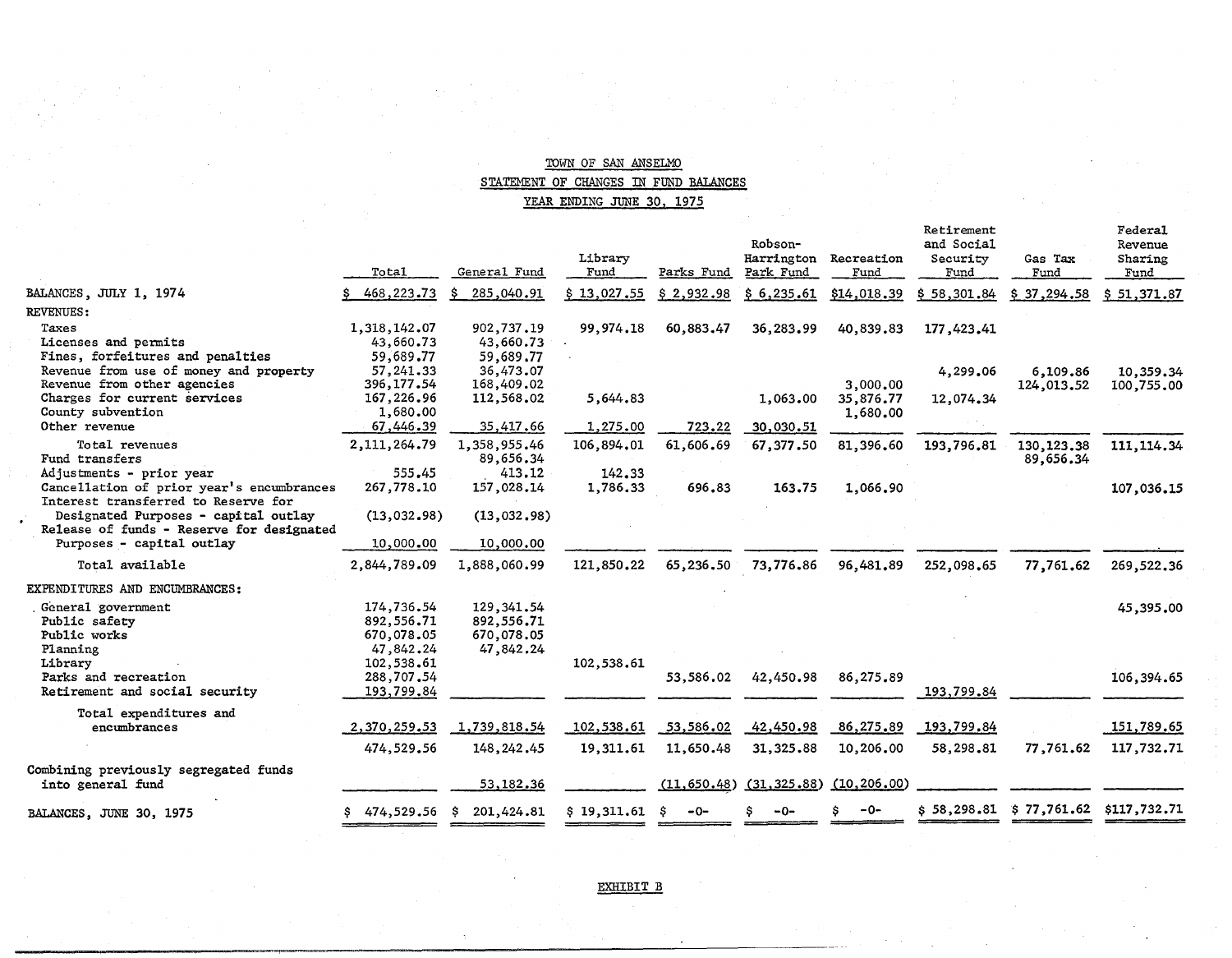# STATEMENT OF REVENUE - ESTIMATED AND ACTUAL

YEAR ENDED JUNE 30, 1975

|                                            | Estimated               | Actual                       | <b>Over</b><br>(Under)<br>Estimated |
|--------------------------------------------|-------------------------|------------------------------|-------------------------------------|
| GENERAL FUND:                              |                         |                              |                                     |
| Taxes:                                     |                         |                              |                                     |
| Property taxes:                            | \$                      |                              |                                     |
| Current year<br>Prior years                | 574,757.00<br>16,563.00 | \$<br>594,586.82<br>6,936.18 | \$19,829.82<br>(9,626.82)           |
| Sales and use taxes                        | 224,000.00              | 261,670.94                   | 37,670.94                           |
| Franchises                                 | 33,500.00               | 30,799.04                    | (2,700.96)                          |
| Transfer tax                               | 9,000.00                | 8,744.21                     | (255.79)                            |
|                                            | 857,820.00              | 902,737.19                   | 44, 917. 19                         |
| Licenses and permits:                      |                         |                              |                                     |
| <b>Business licenses</b>                   | 31,000.00               | 34,689.75                    | 3,689.75                            |
| Parking permits                            | 300.00                  | 325.00                       | 25.00                               |
| Construction permits                       | 9,500.00                | 8,645.98                     | (854.02)                            |
|                                            | 40,800.00               | 43,660.73                    | 2,860.73                            |
| Fines, forfeitures and penalties;          |                         |                              |                                     |
| Vehicle code fines<br>Other court fines    | 20,000.00<br>20,000.00  | 38,025.84<br>21,663.93       | 18,025.84                           |
|                                            |                         |                              | 1,663.93                            |
|                                            | 40,000.00               | 59,689.77                    | 19,689.77                           |
| Revenue from use of money<br>and property: |                         |                              |                                     |
| <b>Interest</b>                            | 34,000.00               | 35,673.07                    | 1,673.07                            |
| Rental                                     | 800.00                  | 800.00                       |                                     |
|                                            | 34,800.00               | 36,473.07                    | 1,673.07                            |
| Revenue from other agencies:               |                         |                              |                                     |
| Cigarette tax                              | 40,000.00               | 39,338.54                    | (661.46)                            |
| State highway carriers                     | 1,300.00                | 1,370.97                     | 70.97                               |
| Alcoholic beverage license fees            | 7,500.00                | 9,783.90                     | 2,283.90                            |
| Motor vehicle in-lieu tax                  | 124,800.00              | 117,915.61                   | (6, 884.39)                         |
|                                            | 173,600.00              | 168,409.02                   | (5, 190.98)                         |
| Charges for current service:               |                         |                              |                                     |
| Sleepy Hollow Fire District                | 83,300.00               | 82, 125.42                   | (1, 174.58)                         |
| Town of Ross                               | 700.00                  | 814.13                       | 114.13                              |
| Other                                      | 13,000.00               | 29,628.47                    | 16,628.47                           |
|                                            | 97,000.00               | 112,568.02                   | 15,568.02                           |
| Federal/State Storm Relief                 | 117,459.00              |                              | (117, 459.00)                       |
| Other income                               | 30,200.00               | 35,417.66                    | <u>5,217.66</u>                     |
| Total general fund                         | 1,391,679.00            | 1,358,955.46                 | (32, 723.54)                        |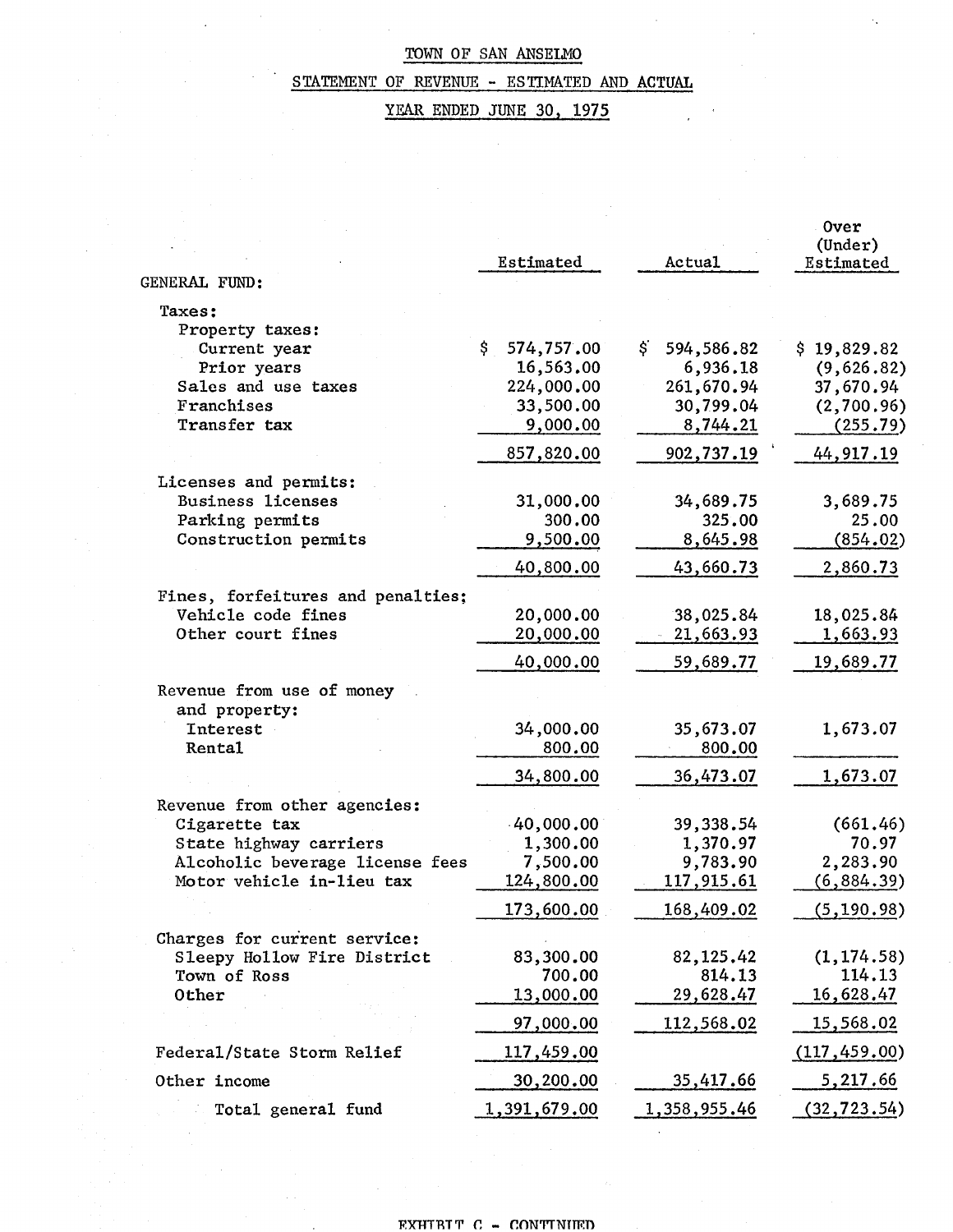# STATEMENT OF REVENUE - ESTIMATED AND ACTUAL

 $\epsilon = \epsilon$ 

# YEAR ENDED JUNE 30, 1975

|                                                                                                                 | Estimated                                                   | Actual                                                    | <b>Over</b><br>(Under)<br>Estimated                |
|-----------------------------------------------------------------------------------------------------------------|-------------------------------------------------------------|-----------------------------------------------------------|----------------------------------------------------|
| LIBRARY FUND:                                                                                                   |                                                             |                                                           |                                                    |
| Property taxes:<br>Current year<br>Prior years<br>Library fines and rentals<br>Other                            | \$<br>95,521.00<br>2,753.00<br>5,000.00                     | 98,821.37<br>\$<br>1,152.81<br>5,620.54<br>1,299.29       | 3,300.37<br>Ş.<br>(1,600.19)<br>620.54<br>1,299.29 |
| Total library fund                                                                                              | 103,274.00                                                  | 106,894.01                                                | 3,620.01                                           |
| PARKS FUND:                                                                                                     |                                                             |                                                           |                                                    |
| Property taxes:<br>Current year<br>Prior years<br>Other income                                                  | \$.<br>58,175.00<br>1,676.00                                | 60,181.42<br>\$<br>702.05<br>723.22                       | \$.<br>2,006.42<br>(973.95)<br>723.22              |
| Total parks fund                                                                                                | 59,851.00                                                   | 61,606.69                                                 | 1,755.69                                           |
| ROBSON-HARRINGTON PARK FUND:                                                                                    |                                                             |                                                           |                                                    |
| Property taxes:<br>Current year<br>Prior years<br>Rent<br>Other income                                          | 34,669.00<br>999.00<br>30,000.00                            | 35,865.60<br>418.39<br>1,063.00<br>30,030.51              | 1,196.60<br>(580.61)<br>1,063.00<br><u>30.51</u>   |
| Total Robson-Harrington<br>Park Fund                                                                            | 65,668.00                                                   | 67,377.50                                                 | <u>1,709.50</u>                                    |
| RECREATION FUND:                                                                                                |                                                             |                                                           |                                                    |
| Property taxes:<br>Current year<br>Prior years<br>County subvention<br>Recreation fees<br>Total recreation fund | 39,018.00<br>1,124.00<br>1,680.00<br>28,000.00<br>69,822.00 | 40,368.91<br>470.92<br>1,680.00<br>38,876.77<br>81,396.60 | 1,350.91<br>(653.08)<br>10,876.77<br>11,574.60     |
| RETIREMENT AND SOCIAL SECURITY FUND:                                                                            |                                                             |                                                           |                                                    |
| Property taxes:<br>Current year<br>Prior years<br><b>Interest</b><br>Sleepy Hollow Fire District                | 169,525.00<br>4,885.00<br>11,700.00                         | 175, 377.54<br>2,045.87<br>4,299.06<br>12,074.34          | 5,852.54<br>(2, 839.13)<br>4,299.06<br>374.34      |
| Total retirement and social<br>security fund                                                                    | 186,110.00                                                  | 193,796.81                                                | <u>7,686.81</u>                                    |

# EXHIBIT C - CONTINUED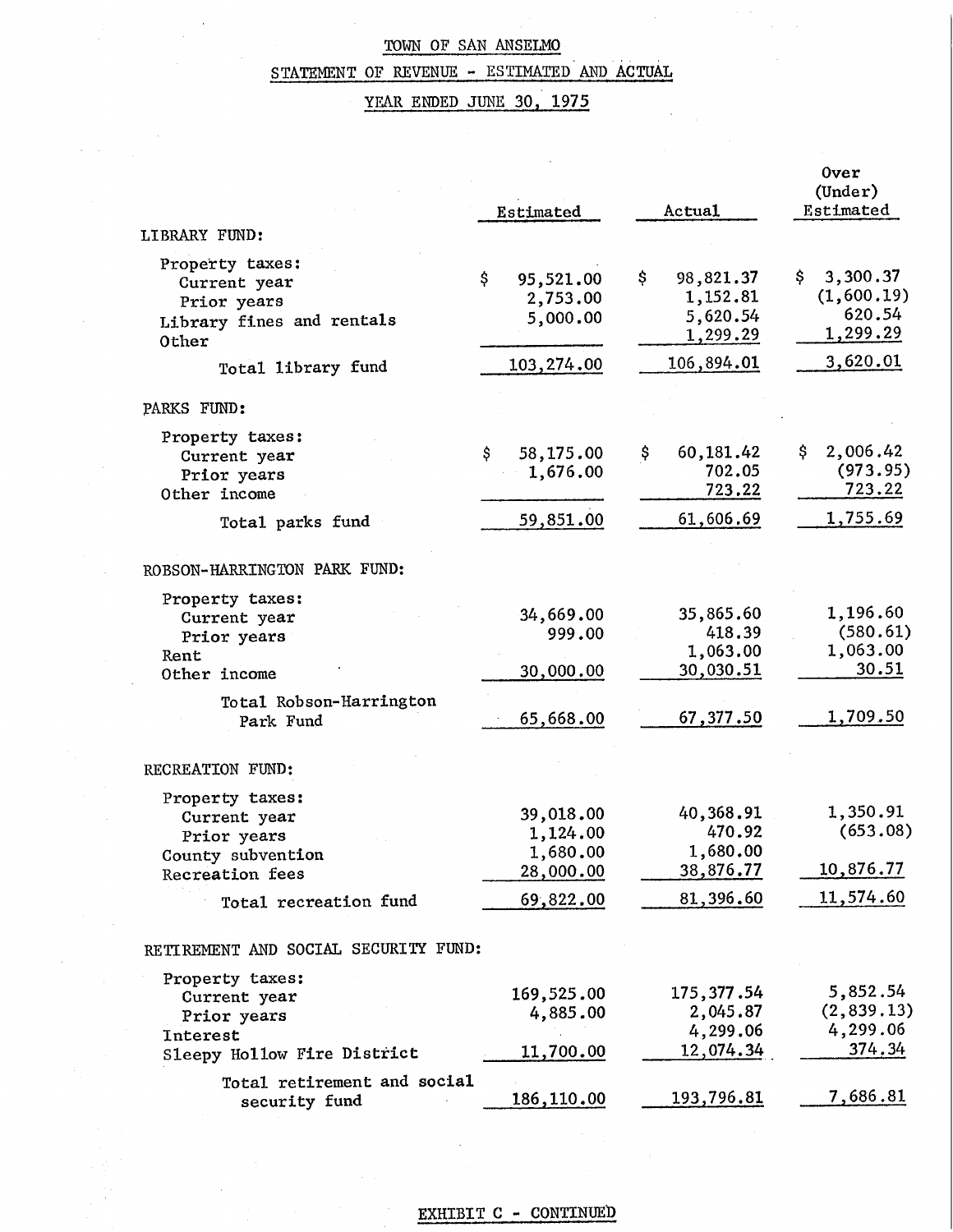# STATEMENT OF REVENUE - ESTIMATED AND ACTUAL

# YEAR ENDED JUNE 30, 1975

| GAS TAX FUND:                                                                                   | Estimated             | Actual                  | Over<br>(Under)<br>Estimated |
|-------------------------------------------------------------------------------------------------|-----------------------|-------------------------|------------------------------|
| Construction and maintenance -<br>matching funds not required<br>Construction and maintenance - | 66,609.00<br>\$.      | 64,103.87<br>\$         | \$(2,505.13)                 |
| matching funds required<br>Engineering                                                          | 56,517.00<br>3,000.00 | 56,909.65<br>3,000.00   | 392.65                       |
| Interest<br>County subvention                                                                   | 4,000.00<br>65,000.00 | 6,109.86                | 2,109.86<br>(65,000,00)      |
| Total gas tax fund                                                                              | 195,126.00            | 130, 123.38             | (65,002.62)                  |
| FEDERAL REVENUE SHARING FUND:                                                                   |                       |                         |                              |
| Federal revenue sharing funds<br>Interest                                                       | 79,176.00<br>2,000.00 | 100,755.00<br>10,359.34 | 21,579.00<br>8,359.34        |
| Total federal revenue<br>sharing fund                                                           | 81,176.00             | 111, 114.34             | 29,938.34                    |
| <b>TOTAL</b>                                                                                    | \$2,152,706.00        | \$2,111,264.79          | $\S(41, 441, 21)$            |

# EXHIBIT C - CONCLUDED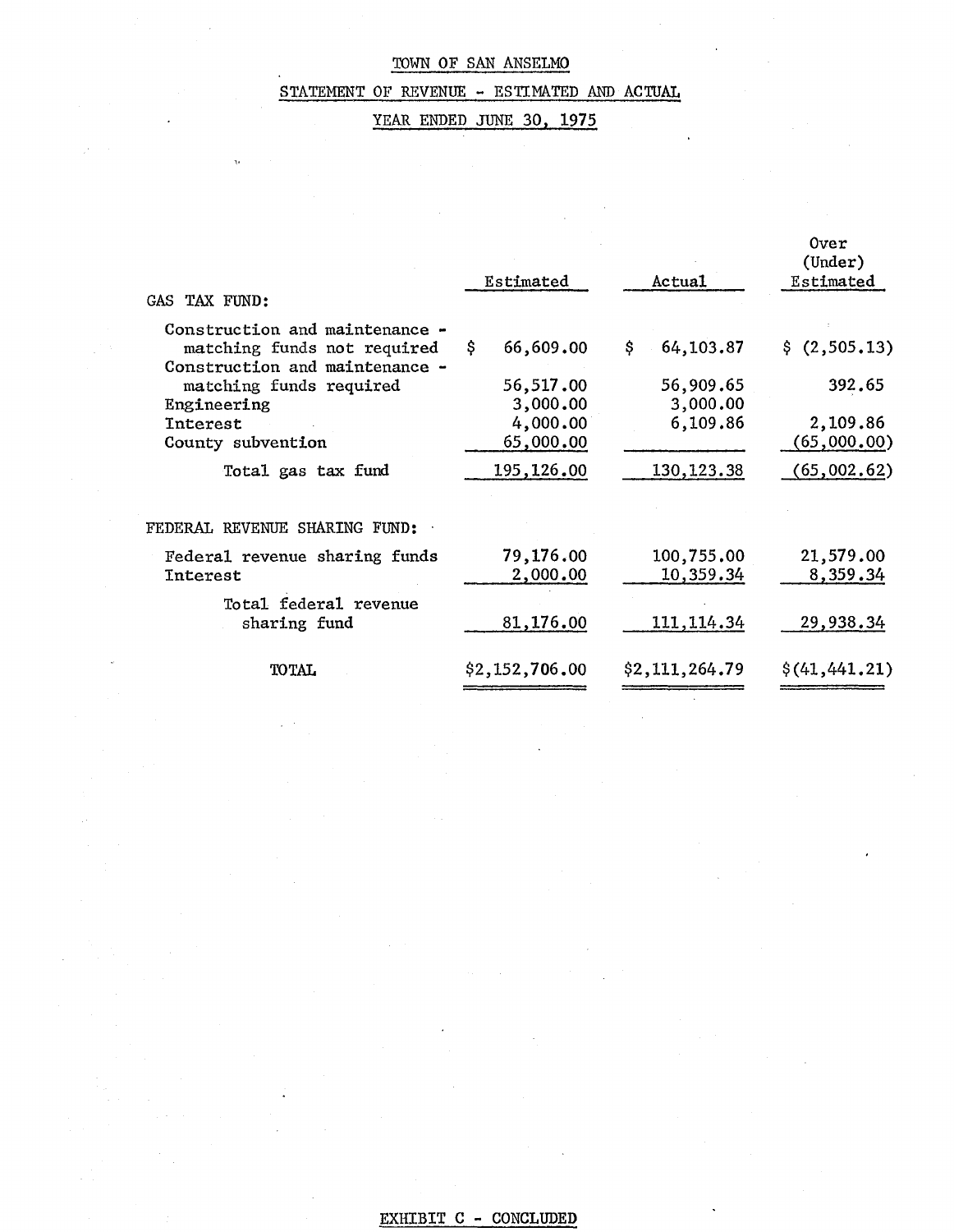### STATEMENT OF EXPENDITURES AND ENCUMBRANCES COMPARED WITH APPROPRIATIONS

# YEAR ENDED JUNE 30, 1975

| GENERAL FUND:                          | Appropriations<br>(After<br>Revisions) | Expenditures   | Encumbrances | Under<br>$(0 \text{ver})$<br>Appropria-<br>tions |
|----------------------------------------|----------------------------------------|----------------|--------------|--------------------------------------------------|
| Town Council                           | \$<br>3,767.00                         | \$<br>4,082.68 |              | \$<br>(315.68)                                   |
| Administration and                     |                                        |                |              |                                                  |
| finance                                | 64,272.00                              | 66,585.04      |              | (2, 313.04)                                      |
| Town attorney                          | 20,269.00                              | 19,807.38      |              | 461.62                                           |
| Planning                               | 57,134.00                              | 45,045.02      | \$2,797.22   | 9,291.76                                         |
| Non-departmental                       | 24,071.00                              | 23, 243.40     |              | 827.60                                           |
| Police department                      | 474,003.00                             | 450,207.90     | 1,386.80     | 22,408.30                                        |
| Fire department                        | 452,526.00                             | 440,729.11     | 232.90       | 11,563.99                                        |
| Animal regulation<br>Engineering and   | 6,700.00                               | 5,001.30       |              | 1,698.70                                         |
| inspection                             | 68,620.00                              | 72,549.36      | 376.88       | (4, 306.24)                                      |
| Street maintenance                     | 445, 317, 00                           | 397,902.85     | 43,425.91    | 3,988.24                                         |
| Municipal shop                         | 30,141.00                              | 27,088.43      | 196.10       | 2,856.47                                         |
| Weed cleaning                          | 25.00                                  |                |              | 25.00                                            |
| Civil defense                          | 100.00                                 | 80.20          |              | 19.80                                            |
| SMIP                                   | 200.00                                 | 130.29         |              | 69.71                                            |
| Street construction                    | 142,567.00                             | 48,133.03      | 11,400.00    | 83,033.97                                        |
| Street lighting                        | 32,760.00                              | 32,073.81      |              | 686.19                                           |
| Traffic signals                        | 9,750.00                               | 11,634.89      |              | (1,884.89)                                       |
| Street sweeping                        | 21,255.00                              | 20,837.33      |              | 417.67                                           |
| Parking lots                           | 5,635.00                               | 4,459.46       |              | 1,175.54                                         |
| Capital improvements                   | 10,000.00                              | 8,461.25       | 1,950.00     | (411.25)                                         |
| Total general fund                     | 1,869,112.00                           | 1,678,052.73   | 61,765.81    | 129,293.46                                       |
| LIBRARY FUND                           | 104,362.00                             | 102,278.91     | 259.70       | 1,823.39                                         |
| PARK FUND                              | 68,786.00                              | 53,386.62      | 199.40       | 15,199.98                                        |
| ROBSON-HARRINGTON PARK FUND            | 48,423.00                              | 42,450.98      |              | 5,972.02                                         |
| RECREATION FUND                        | 78,257.00                              | 86,203.09      | 72.80        | (8,018.89)                                       |
| RETIREMENT AND SOCIAL<br>SECURITY FUND | 190,875.00                             | 193,799.84     |              | (2, 924.84)                                      |
| FEDERAL REVENUE SHARING<br><b>FUND</b> | 150,636.00                             | 151,789.65     |              | (1, 153.65)                                      |
| <b>TOTAL</b>                           | \$2,510,451.00                         | \$2,307,961.82 | \$62,297.71  | \$140,191.47                                     |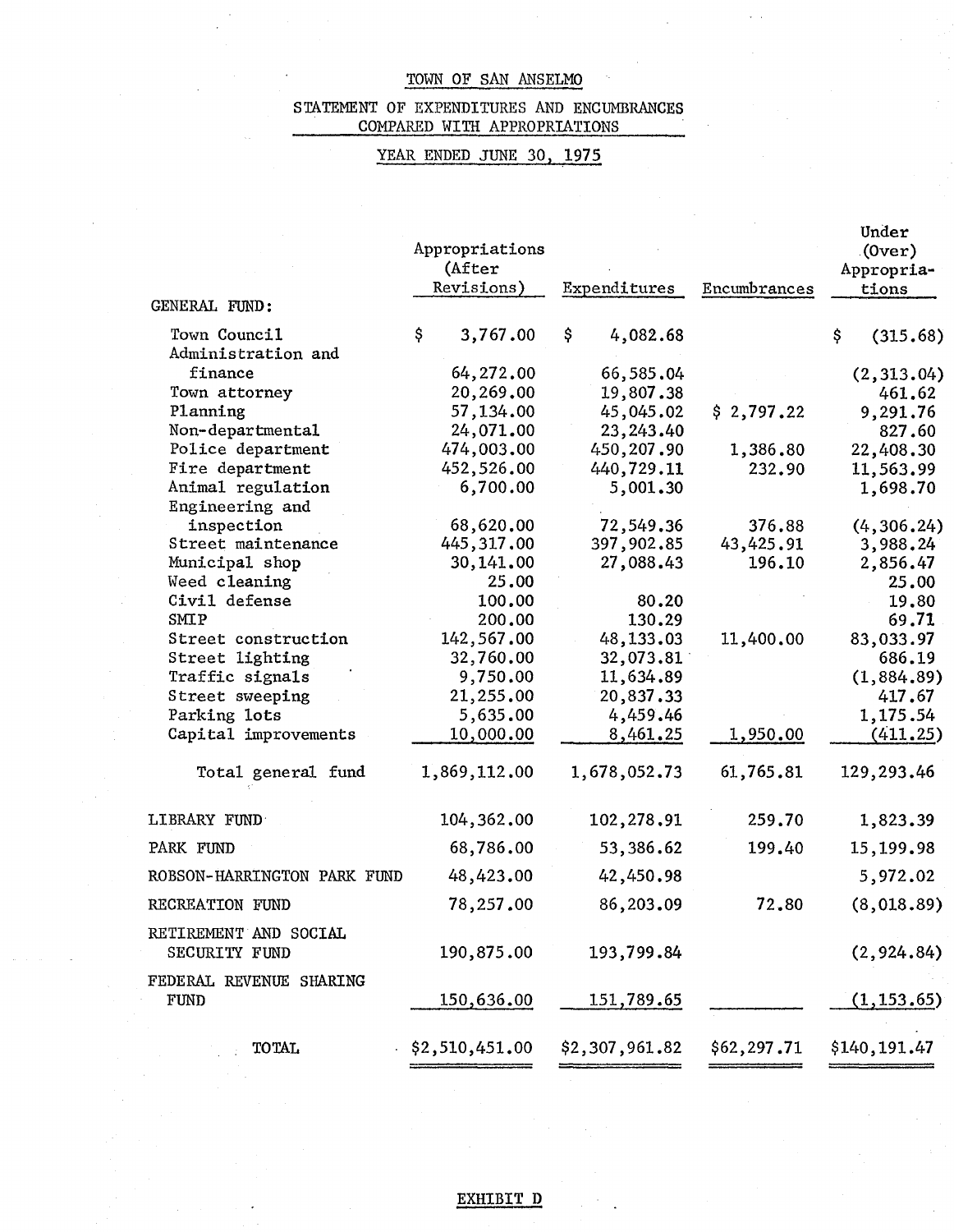# TOWN OF SAN ANSELMO NOTES TO FINANCIAL STATEMENTS JUNE 30, 1975

### NOTE 1 SIGNIFICANT ACCOUNTING POLICIES:

### Modified Accrual Basis of Accounting:

The Town maintains its records on the modified accrual basis of accounting wherein revenues are recognized only when received but liabilities are provided for in the period in which they are incurred, except that receipts prior to June 30 for recreational activities to occur after that date are deferred as revenue until the period in which the activity occurs and, at June 30, 1975 the last installment of the federal revenue sharing entitlement for the period then ended, although not received until July, was accrued as revenue.

The Town had not accrued at June 30, 1974 the last installment of \$21,599 of the federal revenue sharing entitlement received in July 1974. The effect of this change is that current year's revenues are overstated by that amount.

### General Fixed Assets:

The Town inventoried its general fixed assets during the 1961-62 fiscal year, assigned values thereto, and recorded the total valuation on its books. Land valuation was based on the County Assessor's appraisal for real estate tax purposes for that year. The valuation of improvements was based on insurance appraisals. Equipment was valued at cost where such was ascertainable and at appraised or estimated values where costs were not known. Additions since that time are valued at cost or at appraised values where properties are acquired by gift.

The Town's policy is to record as a fixed asset all land and any equipment of significant value having a utility which extends three years or longer. In connection with this policy, during the current year the recorded fixed assets were reviewed by the Town's Administrator-Controller and items totaling \$23,804.15 were eliminated from accounting control because of short estimated lives or immateriality.

### Fund Segregation:

The Town has elected to combine the activities of the Parks Fund, Robson-Harrington Park Fund and Recreation Fund with the General Fund.

 $-1 -$ 

Because these funds were segregated in the budget of the current year, the current year's statements of changes in fund balances, of revenues, and of expenditures and encumbrances reflect such segregation.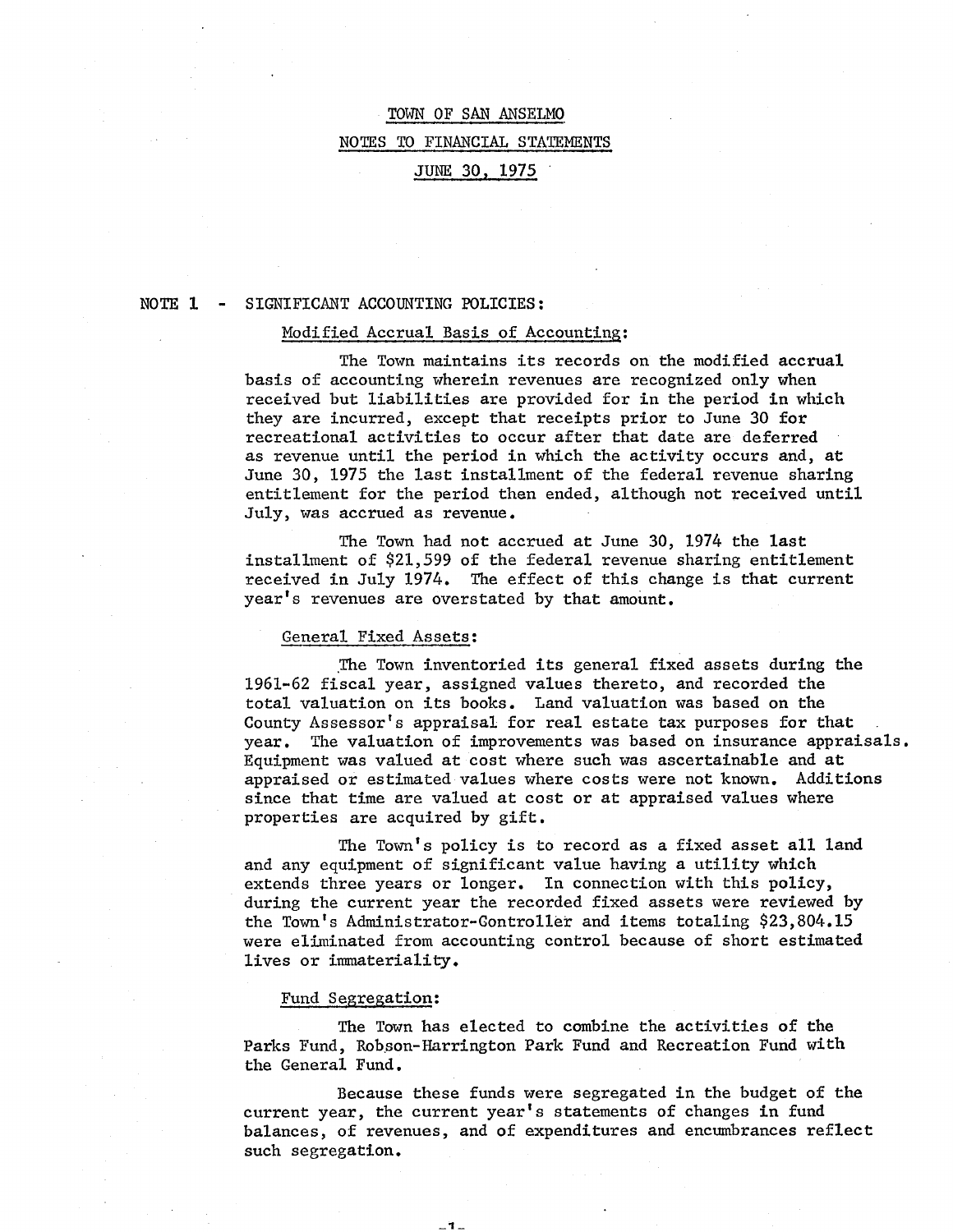# TOWN OF SAN ANSELMO NOTES TO FINANCIAL STATEMENTS JUNE 30, 1975

#### NOTE 1 SIGNIFICANT ACCOUNTING POLICIES (CONTINUED):

### Interest Allocation:

Interest received on invested monies is allocated to funds quarterly on a weighted average of beginning of the month cash balances by fund.

#### Capital Improvement Fund:

Capital Improvement Fund appropriations to June 30, 1970 of \$80,925.00 were transferred to the General Fund on July 1, 1970 and reserved for capital outlay. An additional \$40,000.00 was segregated from the General Fund under the budget for the year ended June 30, 1974. Interest on these reserved funds is excluded from the revenues of the General Fund.

The approved budget for fiscal year ending June 30, 1976 has released these segregated funds and appropriated their expenditure.

NOTE 2 LEASE:

> In April 1975 the Town entered into a lease for the premises at 128 Tunstead Avenue to which the Department of Public Works has relocated. The lease ends June 30, 1978 and the required future payments under this lease total \$13,500.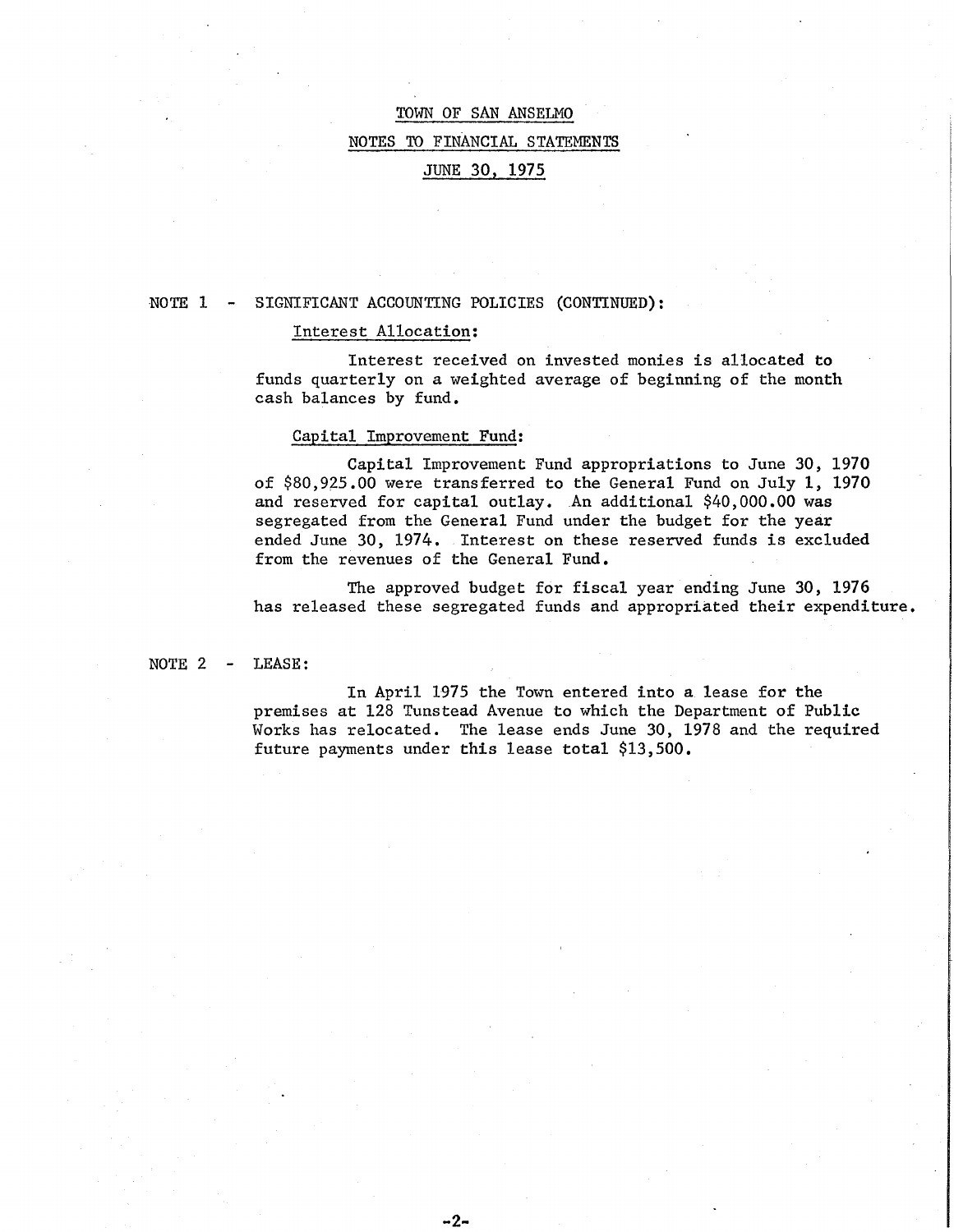# TOWN OF SAN ANSELMO JUNE 30, 1975

### OTHER INFORMATION

The information presented hereinafter is not required for a fair presentation of the financial ppsition and transactions of the several funds of the Town of San Anselmo. However, our examination included such information as of June 30, 1975, and for the year then ended, and for prior years where applicable. In our opinion, the following presents fairly in all material respects the information shown therein •

.. Juidgewit vou Henen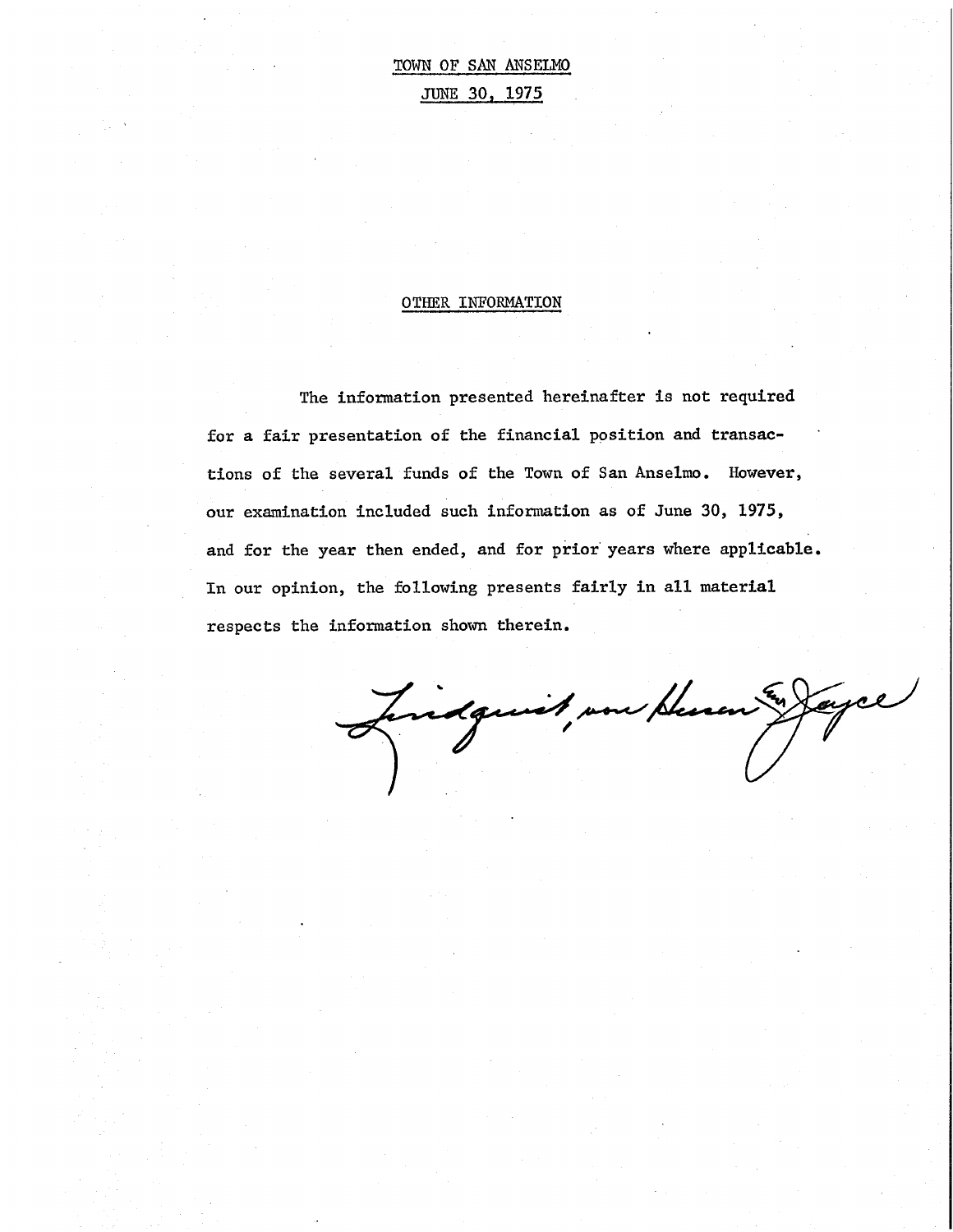#### COMMENTS ON BALANCE SHEET ITEMS

### JUNE 30, 1975

### CASH - \$741,920.78:

| This balance consists of the following:                                                                 |                                        |              |
|---------------------------------------------------------------------------------------------------------|----------------------------------------|--------------|
| Petty cash:<br>City offices<br>Library                                                                  | \$.<br>300,00<br>100.00                | \$<br>400.00 |
| Demand deposits:<br>Wells Fargo Bank<br>Crocker National Bank                                           | 15,016.78<br>1,500.00                  |              |
| Bank of America - Bail Trust Fund<br>Time deposits - Bank of America:<br>Maturity Date<br>Interest Rate | 4.00                                   | 16,520.78    |
| $5 - 5/8%$<br>September 16, 1975<br>November 14, 1975<br>$5 - 3/8%$<br>$7 - 1/4%$<br>May 14, 1976       | 100,000.00<br>100,000.00<br>125,000.00 | 325,000.00   |
| Inactive public deposits - Redwood Bank:<br>Maturity Date<br>Interest Rate                              |                                        |              |
| $6 - 1/8%$<br>July 14, 1975<br>$6 - 3/8%$<br>August 13, 1975                                            | 100,000.00<br>100,000.00               | 200,000.00   |
| U.S. Government National Mortgage Pool:<br>Maturity Date<br>Interest Rate                               |                                        |              |
| $6 - 3/4%$<br>September 25, 1975                                                                        |                                        | 200,000.00   |
|                                                                                                         |                                        | \$741,920.78 |

### ACCOUNTS RECEIVABLE - \$150,549.41:

Accounts receivable represent reimbursements and recoveries related to the current and prior year's expenditures, and will not be recorded as revenues until received. Included in this total are claims to the State of California for \$127,144.74 for disaster assistance and an insurance claim of \$9,175.75 arising from the Robson house fire in the prior year, collection of which is contingent upon disbursement of replacement costs. Also included is  $$2,427.18$  for street improvements recoverable over a 10 year period.

### ACCOUNTS PAYABLE - \$9,454.34 RESERVE FOR ENCUMBRANCES - \$62,297.71

Accounts payable consist of amounts due for materials and services furnished the Town to June 30, 1975 which were unpaid at that date. The reserve for encumbrances represents outstanding purchase orders at June 30, 1975, the benefits of which were received after that date.

### DEFERRED REVENUES - RECREATION DEPARTMENT - \$5,216.00:

These deferred revenues represent funds collected for use in the Town's promotional and recreational activities after June 30, 1975.

### DEPOSIT TRUST FUNDS - \$8,054.67:

These deposits are mainly those received for street openings, etc., and will be taken into revenue when earned or will be refunded to the depositor.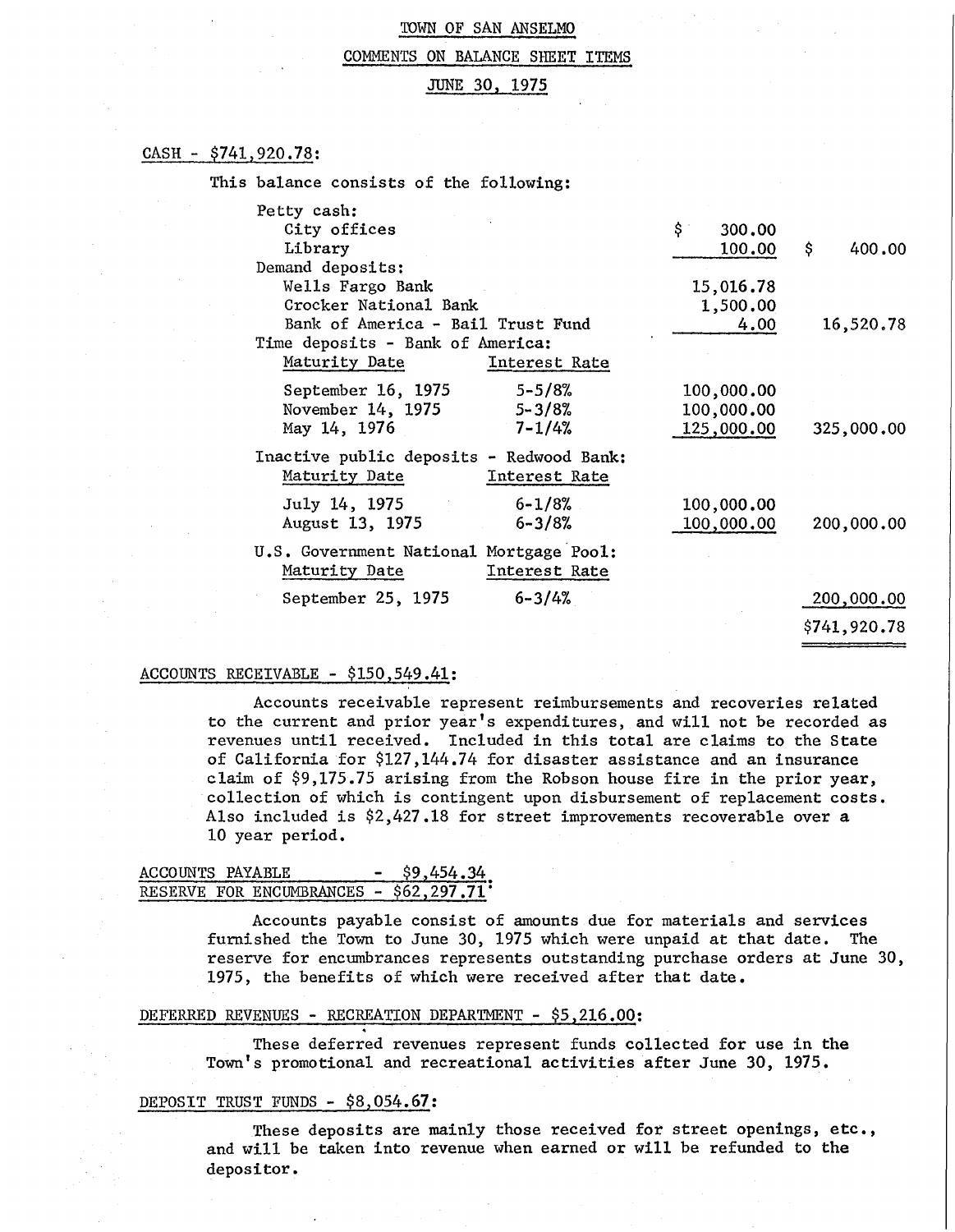# STATISTICAL DATA - REVENUES BY SOURCE

|                                           | Fiscal Year Ended June 30, |         |                                                     |         |                |
|-------------------------------------------|----------------------------|---------|-----------------------------------------------------|---------|----------------|
|                                           | 1975                       | 1974    | 1973                                                | 1972    | 1971           |
| Taxes                                     | \$1,318,142                |         | $$1,247,489$ $$1,043,295$ \$                        | 985,931 | 914,183<br>\$. |
| Licenses and permits                      | 43,661                     | 49,578  | 51,090                                              | 54,513  | 43,548         |
| Fines, forfeitures and<br>penalties       | 59,690                     | 52,898  | 47,222                                              | 32,978  | 29,325         |
| Revenue from use of money<br>and property | 57,241                     | 71,569  | 30,313                                              | 22,214  | 17,834         |
| Revenue from other<br>agencies            | 396,178                    | 483,487 | 384,591                                             | 273,260 | 264,100        |
| Charges for current<br>services           | 167,227                    | 131,498 | 110,873                                             | 91,323  | 85,938         |
| County subvention                         | 1,680                      | 2,080   | 6,280                                               | 5,980   | 198            |
| Federal subvention                        |                            | 14,869  | 42,058                                              | 22,079  |                |
| Other revenue                             | 67,446                     | 54,957  | 37,298                                              | 60,346  | 73,503         |
| Total revenues                            |                            |         | $$2,111,265$ $$2,108,425$ $$1,753,020$ $$1,548,624$ |         | \$1,428,629    |
|                                           |                            |         |                                                     |         |                |
| Town tax rate                             | \$2.35                     | \$2.35  | \$2.35                                              | \$2.25  | \$2,35         |